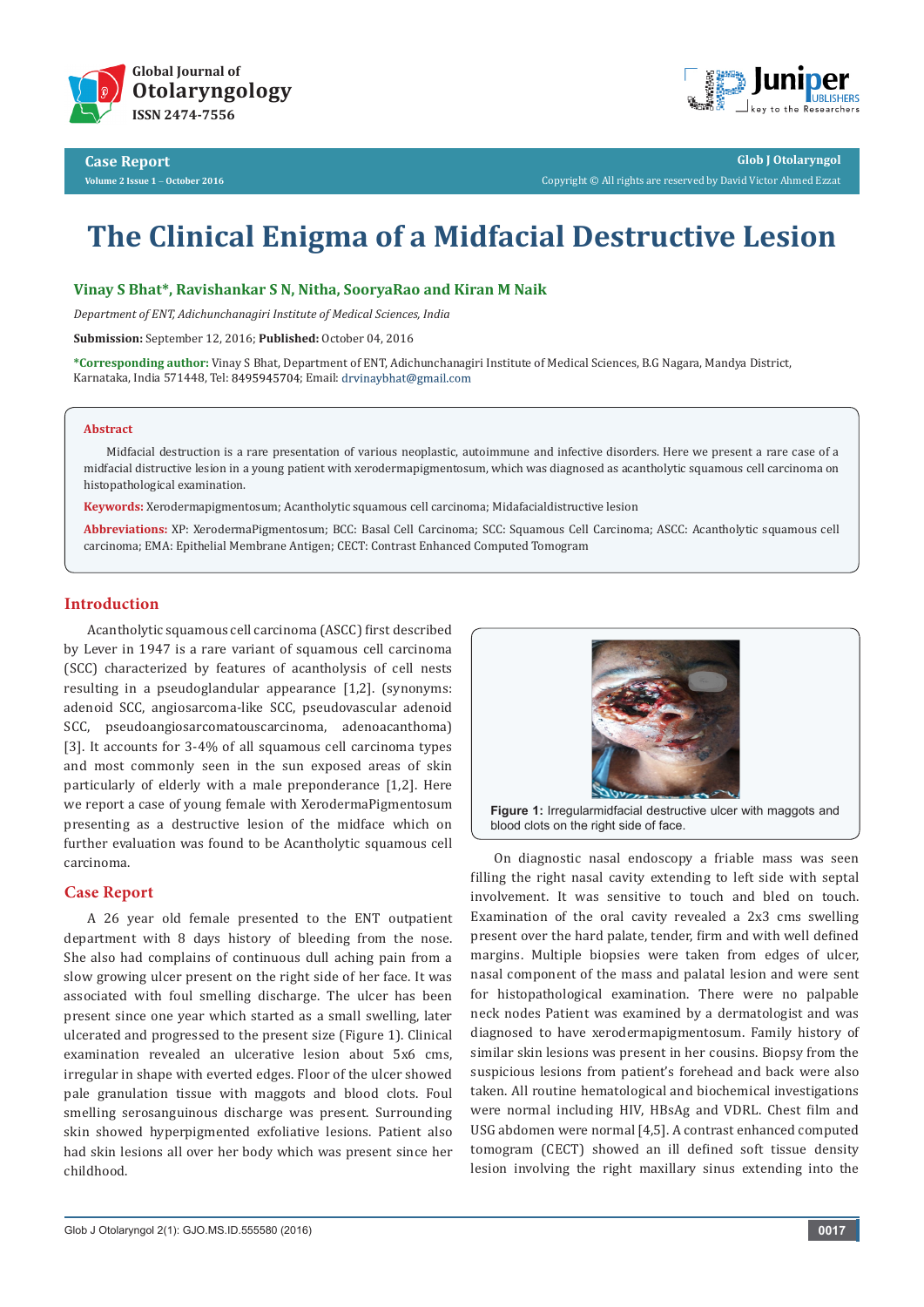nasal cavity causing destruction of walls of maxillary sinuses, perforation of hard palate with extension into the oral cavity and also extending to the right orbit (Figure 2).



Patient was then started on intravenous broad spectrum antibiotics as well as non steroidalanti inflammatory drugs. Regular debridement of infected ulcer of the midface with removal of maggots was done. On day 4 wound was free of maggots and granulating floor was seen (Figure 3). Patient had marked improvement of pain and facial swelling. There were no further episodes of bleeding from nose. Histopathological examination of biopsy from ulcer edges, nasal mass and palatal swelling revealed final hisopathological diagnosis of rare variant of squamous cell carcinoma known as acantholytic squamous cell carcinoma (Figures 4 & 5). Histopathological examination of second biopsy specimen taken from other skin lesions over forehead and back showed features of basal cell carcinoma. Patient was advised radical surgery and reconstruction for her midface lesion. Patient refused for any curative treatment and was referred for palliative treatment.

#### **Discussion**

For any progressive destructive lesion of the midface involving the nose, paranasal sinuses and oral cavity the first provisional diagnosis that comes to our mind is Lethal Midline Granuloma. However in this case the patient had features of XerodermaPigmentosum (XP) because all the three characteristic features of XP namely freckles, photosensitivity and photophobia were present .This existing skin condition widens our provisional diagnosis since these skin lesions can predispose to a variety of skin cancers including basal cell carcinoma(BCC), squamous cell carcinoma (SCC) and even Malignant melanoma. Our first differential diagnosis was BCC as it happens to be the most common skin cancer in patients with XP. Other supporting factors were the site of the ulcer as well as the history of progression, which started as a nodule and later got ulcerated and developed to the present condition. Second condition that had to be ruled out was SCC, the next common malignant condition of the skin [6]. The everted edge and history also favored a squamous variant. Occasionally we even come across patients whose mid facial lesions cannot be classified in any particular group despite all investigations .Such patients are described as suffering from an entity called "idiopathic midline destructive disease".

Acantholytic squamous cell carcinoma is a tumor which was initially considered to arise from the sweat glands [2] due to its tubular and gland like structures was later found to be a distinct variant of SCC. There are very few cases of ASCC documented so far and no specific risk factors have yet been identified. Some proposed predisposing factors include previous scars, burns, human papilloma virus infections, UV radiation and even immuno suppression. The earlier thought of acantholytic actinic keratosis as a precursor lesion is abandoned now since no exact association was found [5]. A documented case of ASCC originating in patients with chronic lymphocytic leukemia is also present. It is most often found on the head and neck region of elderly, but other sites of origin also have been reported including the vulva, penis, nasopharynx, and breast [7-13]. Intraoral ASCC should be differentiated from angiosarcoma due to its histopathologic similarity with the later.